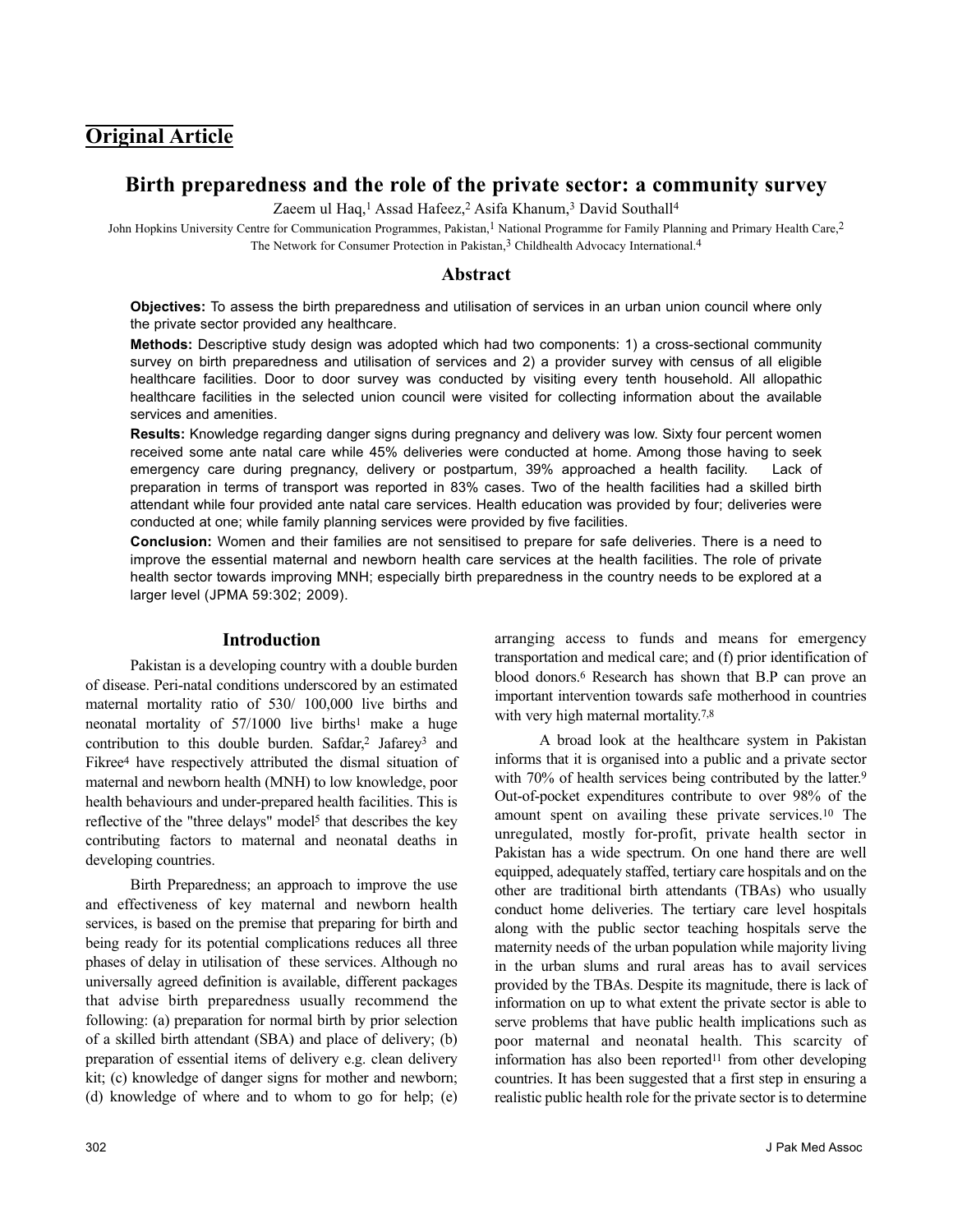the extent to which these services are currently provided by it. In Pakistan, assessment of the public sector maternal health facilities has been conducted at a few places4,12 but no published data are available about the services provided and utilisation of the private health sector.

Keeping in mind the above facts, this study was undertaken to assess the birth preparedness and utilisation of services at facility, community and household level in a union council that did not have any public sector health facility.

#### **Methods**

This study was conducted in Gujranwala- the 3rd most populous district of the province of Punjab having 192 union councils (UCs) with a total population of 3,400,940, comprised of an almost equal ratio of urban to rural distribution.<sup>13</sup> A descriptive study design was adopted which had two components: 1) a cross-sectional community survey on birth preparedness and utilisation of services and 2) a provider survey with census of all eligible healthcare facilities. Every 10th household was visited in the UC 18 of the district.

Women who had undergone labour at least once during the last three years were included in the study. In case of more than one pregnancy during last three years, details about only the last delivery were collected. Primigravida and those who had not had a child during last three years were not included due to lack of a recent parturition experience. Data from all 14 identified allopathic healthcare facilities was collected. Dentist, homeopathic doctors, spiritual/ faith healer, traditional practitioners, and non-qualified birth attendants practicing at individual level were not included.

Two separate semi-structured questionnaires were used for collecting data from eligible mothers and at allopathic health care facilities. These were modified versions of questionnaires used in a similar survey conducted by a community based consumer group<sup>14</sup> in another UC in the district of Rawalpindi. Questions tested the knowledge of mothers about nutrition, antenatal check-ups, danger signs during pregnancy, complications of delivery, and importance of postpartum examination. Questions on family practices regarding antenatal checkups, selection of birth attendant and place of birth, decision making in case of emergency, and type of transport used to address an emergency occurring at any time during pregnancy or at the time of delivery were also included for assessing birth preparedness at the domestic level.

A separate format was developed for data on the preparedness of allopathic healthcare facilities in terms of the qualification and experience of practicing physicians, maternal and child care staff, facility of antenatal checkups, availability of delivery services, basic maternal and neonatal amenities, equipment and supplies necessary for treatment and essential for specific maternal and child health care, and any

educational material advising visitors of appropriate healthcare practices.

Before proceeding with the survey, local contacts were established in the area. A support group was formed and meetings held to alleviate apprehensions about the research in addition to obtaining information regarding health facilities and providers working in the area, and in sketching an area map. Under the management of Field Supervisors, female interviewers with more than 12 years of an academic qualification interviewed eligible women. All the interviewers were formally trained in the data collection tools to ensure uniformity of the interviews. The first household was selected randomly by rotating a bottle at a place suggested by the support group and the direction of bottle neck suggested the route for moving into the community. Every tenth household was visited by following the right-hand rule to cover all households inside marked boundaries. In case the team found the house locked or there was no eligible woman, the next house was approached. This was continued till the team reached a house having an eligible woman.

Field Supervisors completed data collection forms by visiting all allopathic healthcare facilities in the selected UC. Completed forms received from the field were manually edited and coded for computerised data entry. Statistical software SPSS, version 10 was selected for complete data management i.e. from data entry to data cleaning and analysis. Correctness of entered data was ascertained by verifying entries of 10 percent of randomly selected forms. The study was completed in two months i.e. July-Aug 2004.

### **Results**

Data collection team visited 14 health facilities and 235 households. Out of these sampled households, 115 had eligible women. Total number of these women was 124, out of which two had died due to maternity related causes. The available 122 eligible women were interviewed. The response rate both for health facilities and the women was 100%. The average age of the respondents was 28 years with a standard deviation of 4.844 (range 20-40 years) . Thirty seven percent of the female respondents and 27% of the husbands were illiterate. Twenty eight percent of women had completed primary and 25% availed secondary education while the respective figures for husbands were 30% and 32%.

Overall, majority (71%) of the respondents knew that appropriate changes were required to be made in their nutrition. They were aware that antenatal care was necessary but only about 35% had the knowledge that four antenatal checkups were required. Of all the respondents, 22% had a satisfactory knowledge on the danger signs during pregnancy, 31% knew the danger signs during delivery while 22% knew that a postpartum examination was also required. (Figure 1).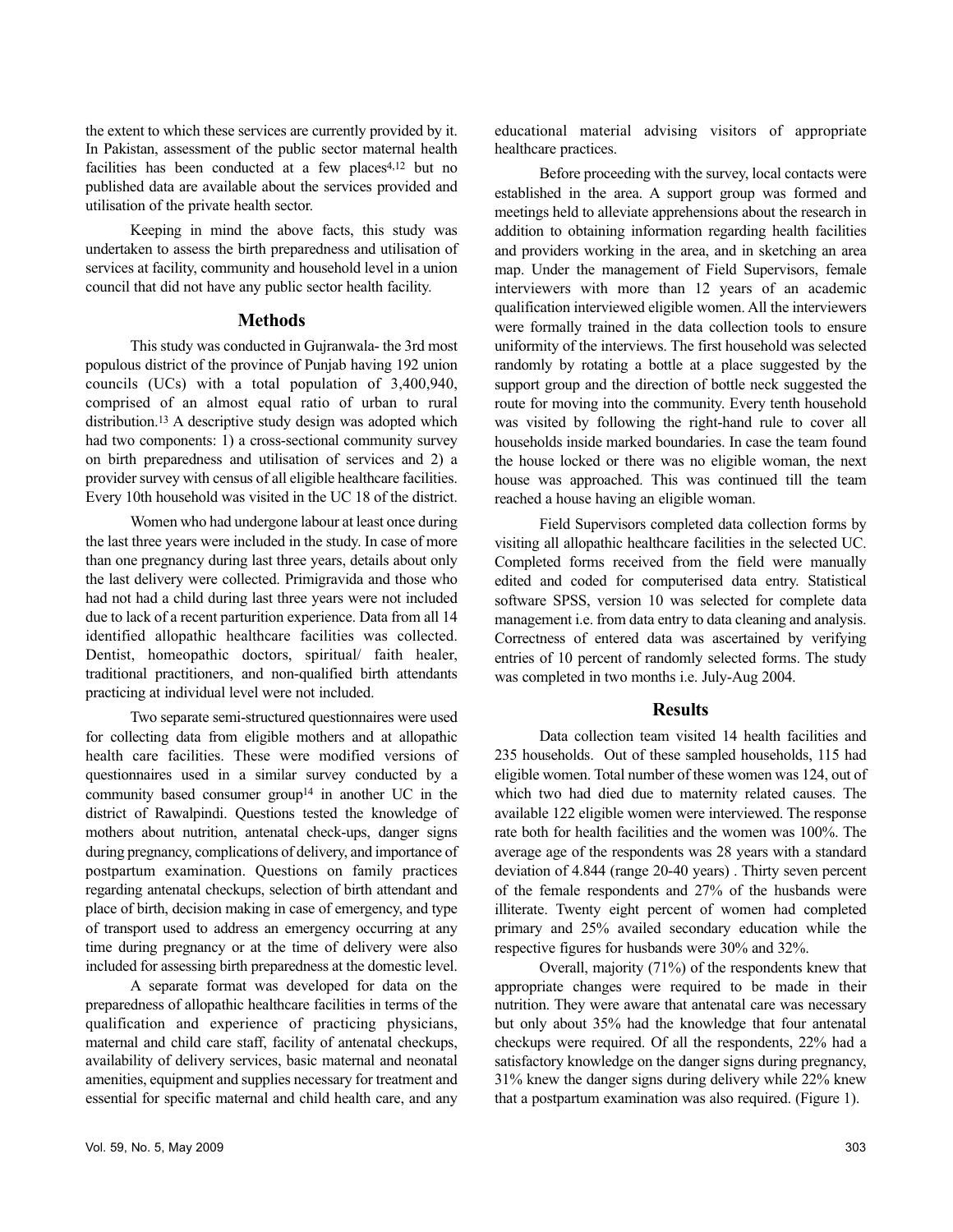

Figure 1: Percentage distribution of mothers' knowledge on various components of birth preparedness (n=122).

Regarding practices, majority of women (65%) had antenatal check-ups, but most of them did not remember the exact number. Among those availing this checkup, 23% went to a doctor while 32% availed this from a nurse, Lady Health Visitor (LHV) or a midwife. Majority of these visits for ANC occurred in private clinics situated outside the UC. No significant prior decision making was undertaken for choosing the health facility and transport in case of emergency, as people thought that availability would not be an issue. Overall, 63% of deliveries were conducted by a SBA including qualified Doctor, Nurse, Lady Health Visitor or a Midwife. Unskilled birth attendants including TBA, a relative or a friend conducted 37% deliveries. It was revealed that 45% of deliveries were conducted at home, 37% in private hospitals, 7% in clinics, 1% at TBA's home, while 10% women were taken to government hospitals (Figure 2).



Figure 2: Percentage distribution where birth preparedness was practiced (n=122).

Rickshaw (76.5%) was the usual mode of transportation, while 6% also used Quingqi (a kind of motor cycle rickshaw commonly seen across the country) as a means of reaching the health facility for undergoing labour and delivery. None of the women were transported in a private ambulance while 1% reported that they used public ambulance brought on payment from district headquarter hospital for reaching the the same hospital.

Out of the 14 health facilities (all private) in this Union Council, 9 had unqualified practitioners (Figure 3). There was no female doctor working in the area, while two facilities had



Figure 3: Number of health care facilities showing preparedness in terms of services  $(Total=14)$ .

a Lady Health Visitor. Overall, 21% of health providers thought maternal morbidities were very common in the area while 7% thought that maternal mortalities were also very common.

In this backdrop, 67% of the mothers attended private sector facilities for delivery outside their union council and spent between Pak Rupees 1000-25,000 (\$ 17- 415). Though it was affordable to only 50% of the respondents, a majority did not wish to go to the for-free public sector health facility. Among those not attending the government facility, 97% thought no immediate attention would be given and that they would be subjected to waiting for treatment for too long a period.

#### **Discussion**

To the best of our knowledge, this is the first study in which the role of the private for-profit healthcare sector was examined in the context of safe motherhood. In a country where adult literacy rate is 44%,<sup>15</sup> access to media ranges from 23%-84% (average 59%)16,17 and the majority of the population relies on doctors, paramedics and family members for advice on health,<sup>18</sup> the health providers' role in preparing families for important events like the safe birth of a child becomes significant. Low level of the birth preparedness knowledge of mothers in this UC suggested that a better performance of the healthcare providers was required in the area. While Alam et al<sup>19</sup> have established that women who do not attend antenatal care have less birth preparedness; our study suggested that this could possibly result from a weak performance of the private sector. Similar patterns of low knowledge and preparedness have been reported by other studies<sup>3,4</sup> from the country but they did not take the role of the private sector into account.

Low awareness of the required steps towards a safe delivery can lead to unhealthy behaviours. Not making prior transport arrangements and therefore having to use uncomfortable transport like a rickshaw or quingqi are reflective of poor preparedness and have been reported by others.<sup>20</sup> The utilisation of traditional birth attendants by a significant portion of urban population found in our study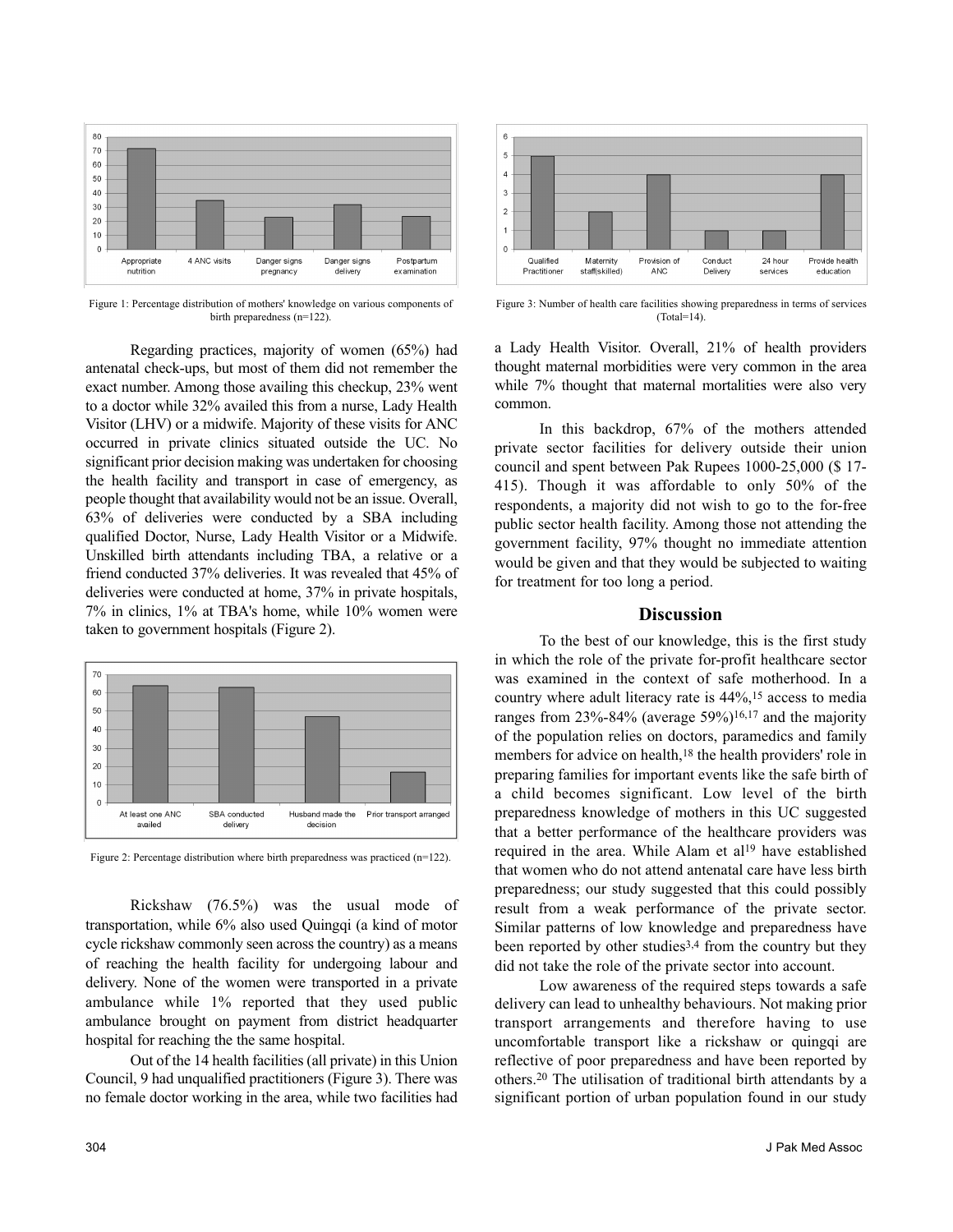supported an interesting suggestion made by Midhet and Towghei<sup>21</sup> that birthing practices are not based on only knowledge or perception, they are also influenced by the availability of appropriate health services and economic and social factors.

Approximately 50% of the households had women who delivered during 3 years prior to our study. Since women currently pregnant at the time of this study were excluded from the population, it is difficult to comment on the fertility trends in this area. Two women died during the immediate post-natal period out of which one was reported to have severe infection while cause of death of the second woman was not known. Maternal mortality trends cannot be described from this small number but the low degree of importance given to maternal health at the household level in this U.C is refelective of situations reported from other parts of the country.<sup>3</sup>

The small study sample belonging to an urban area only was a weakness of this study. The UN process indicators use a population of 500,000 as the planning unit for basic and comprehensive obstetric care facilities. A union council was chosen for this study to look at an administrative unit and how facilities were organised in it. More valid conclusions about the availability and quality could be drawn from a study conducted on a much larger scale.

Lack of proper maternal and neonatal healthcare facilities at available health posts was another important finding of our study. Despite this, there was a much higher tendency for families to use private as compared to government-run facilities. Facility from outside the UC was being availed by women as negligible birthing facilities were being provided within their UC. This use of private facility was consistent with findings from other countries like Uganda and Nigeria.<sup>22</sup> Private providers are perceived as expensive yet they are preferred by women as they consider these providers to be better and more caring and think that the pregnancy-delivery-postpartum continuum of care will be better provided by these private providers.

Low level of knowledge and poor practices regarding birth preparedness in our study area suggest that while, on one hand, the attitudes of public sector professionals need to be improved, the potential role of the for-profit private sector also needs to be realised. It has been argued that established private providers have the potential to contribute to safe motherhood if they are involved in the care continuum. However, they have largely been overlooked by policy makers in Pakistan and other lowincome settings.<sup>23</sup> In order to achieve Millennium Development Goals (MDGs), of which three out of eight are aimed at improving health of mothers and their children,

Nine out of 14 clinics in the area were being run by unqualified practitioners, which underpins the fact that private healthcare sector is not a well defined area and is largely unregulated. In this situation, an important question arises: how to reign in a sector that has all the inherent weaknesses of commercialism? Not looking into this question was a limitation of our study. However, a cluster randomised controlled trial by Jokhio<sup>25</sup> from the Sind province in which maternal morbidity and peri-natal mortality were significantly reduced has suggested a way in which the traditional birth attendants and for-profit private sector could be honed-in to safe motherhood programmes through effective referral mechanisms. There is a need to explore this along with mapping the public-private mix of healthcare systems at a larger level.

Lady Healtrh Worker (LHW) of the National Programme for Family Planing & Primary Health Care is one important component of the health system in our country. Providing health education to women and their families to improve birth preparedness in rural areas is a prime responsibility of this LHW. Lady Health Worker is expected to refer the mother to a health facility for routine ANC, Tetanus immunization, and other pregnancy and delivery care requirements. As a public sector employee, LHW should refer these cases to public sector facilities but emergency obstetric and newborn care (EmONC) services are not available on these facilities in most of the rural areas. Can LHW's refer the mother to a private facility in case the public sector facility is not available, is a policy issue that needs to be addressed in order to resolve confusions and improve maternity care in the country.

Improving maternal, newborn and child health (MNCH) indicators has received a lot of emphasis from Government of Pakistan in the recent past. PC-1 worth rupees 19995 million has been approved<sup>26</sup> for the period 2007-12 to establish a national maternal, newborn and child health programme (National MNCH Programe). Ministry of Health is also working in partnership with various donor-funded projects working to improve MNCH situation in the country. National MNCH Programme and these projects need to realize the limited number of public sector facilities providing birth prepredness and EmONC services. It would be better if they consider taking the available wider net of private practitionres and health facilities into their loop, helping these facilities improve the quality of birth prepredness and EmONC services and enabling them to contribute